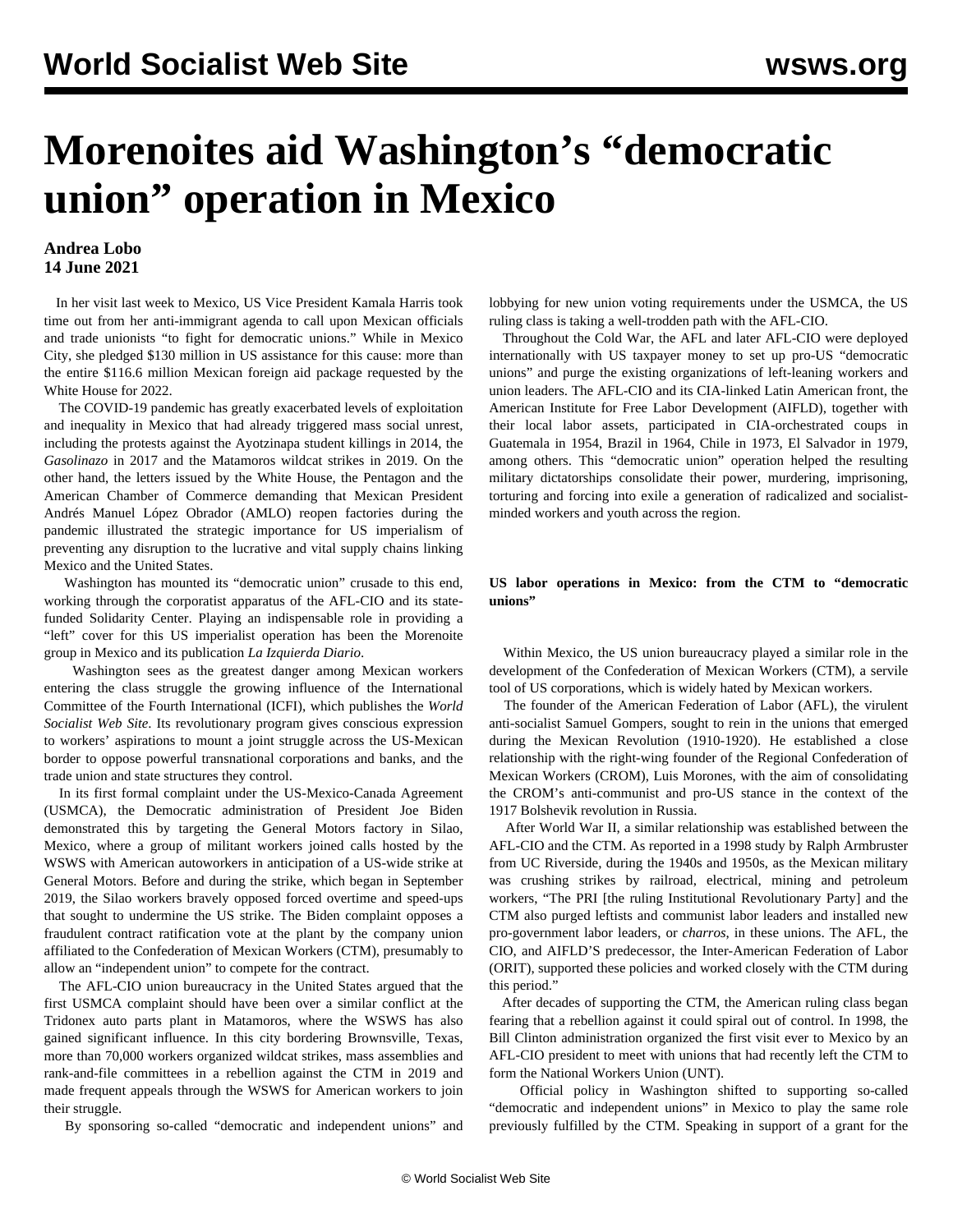AFL-CIO's Solidarity Center in Mexico in 2010, Susan G. Reichle of USAID explained that the US sought to promote a "culture of compromise" between the Mexican unions and "employer organizations," even when "the need for international competitiveness has a downward push on compensation [and] there is a greater likelihood that workers will contribute to broader manifestations of political unrest."

 During 2020, the National Endowment for Democracy (NED), a US agency founded in 1983 to carry out the kind of US meddling in the internal affairs of other countries previously left to the CIA, disbursed \$858,000 for the Solidarity Center in Mexico to "build independent, representative organizations including a national coalition, for improved labor rights compliance."

 However, after two decades of upholding pro-corporate policies, including the homicidal return-to-work drive during the pandemic, the AFL-CIO's "independent" partners in Mexico are already being rapidly discredited. As early as 2010, Reichle complained that "Mexican workers have been slow to trust labor rights actors as they push for greater democracy in the workplace," referring to US-trained activists and officials.

 In desperate need for a "left" cover for its Mexican operations, especially to draw workers away from the influence of the WSWS, the proimperialist AFL-CIO has found a willing partner in the Socialist Workers Movement (MTS), the Mexican supporters of the Socialist Workers Party (PTS) in Argentina, who publish *La Izquierda Diario*.

 This tendency traces its origins to the Argentine revisionist Nahuel Moreno, who repudiated Trotskyism and left the International Committee of the Fourth International (ICFI) to join the Pabloite United Secretariat in 1964. Moreno helped sow illusions in the bourgeois nationalist Juan Domingo Perón and the Peronist union bureaucracy during the mass uprisings between 1968 and 1975, politically disarming the radicalized working masses ahead of the 1976 US-backed military coup and subsequent execution of over 30,000 workers and youth.

#### **The MTS intervenes at Silao GM**

 On May 20, a week after the Biden administration's USMCA complaint, the Morenoite MTS co-hosted a press conference specifically on the contract vote at Silao GM with the Political Organization of the People and Workers (OPT), which was founded by the Electrician's Union (SME) and has a long record of collaboration with the AFL-CIO. The hosts refused to make any critical statement about Biden's labor complaint, sending the message that Washington is playing a progressive role in the struggle at GM.

 On May 12, *Izquierda Diario* wrote that the AFL-CIO's requested complaint in Matamoros had one goal: "to demobilize the working class on both sides of the border on the basis of maintaining illusions in the bourgeois 'transnational' justice.'" If that is the case, then why is the MTS organizing with the AFL-CIO?

 The MTS has invested a large share of its time over the last year in building the so-called National Movement against Labor Precarization and Dismissals. Its founding statement of June 24, 2020 was signed by the MTS, its youth, labor and feminist fronts along with several factions of "independent unions" and the AFL-CIO's Labor Council for Latin American Advancement (LCLAA)—the Latino arm of the American union bureaucracy. Reflecting the alignment of the right-wing politics of the MTS and the objectives of the AFL-CIO, the statement criticized the "old trade union bureaucracy" and directed all struggles behind the appeal to "the trade union centrals that call themselves democratic to take up the demands of precarious workers and carry out effective actions to achieve

them."

 Another participant is the Revolutionary Popular Front (FPR), the public face of the Mexican Communist Party (Marxist-Leninist), an openly Stalinist party whose popular front politics serve to promote illusions in and unity with sectors of the ruling class which it presents as "democratic" or "progressive."

 These efforts have had devastating consequences during the pandemic. On May 18, 2020, the MTS co-hosted another press conference with the AFL-CIO's Labor Council for Latin American Advancement and the OPT. That day had been marked by the Trump administration and the Detroit Big Three to reopen auto plants in the US with the backing of the AFL-CIO. At the online event, a letter was announced calling on the Mexican President Andrés Manuel López Obrador (AMLO) not to reopen factories "until the authorities and corporations guarantee that the workplace is 100 percent free of infections."

 Such demands only served to discourage the independent initiative of workers and sow illusions in the AMLO administration and management that ordered them back to work a few weeks later. The organizers shamelessly invited the Silao workers to this rotten event.

#### **The MTS in Matamoros**

 The MTS intervened in the 2019 wildcat strikes by sending "correspondents" to Matamoros and working in tandem with labor lawyer Susana Prieto, to whom they had offered to "make available" their outlet, *Izquierda Diario ,* as early as 2015.

 Even as Prieto was asking workers not to leave the CTM and as the WSWS was exposing Prieto's longstanding support for the AFL-CIO and AMLO's ruling Morena party, the MTS provided her with uncritical support.

 In one episode, on February 16, two striking workers from AFX Industries who were openly in contact with the United Steelworkers (USW) of the AFL-CIO were hosted by the MTS in Mexico City to speak at the Cultural Center of the STUNAM (Union of Autonomous University of Mexico Workers). This connection to the AFL-CIO provoked so much criticism from other striking workers that even Prieto had to distance herself temporarily from the Morenoites.

 The main slogan of the MTS was that strikers should appeal for the support of the trade unions "that call themselves democratic," citing as an example those most closely associated to the AFL-CIO, including the National Union of Workers (UNT), New Workers Central (NCT) and the Miner's Union.

 On June 26, when Prieto finally announced the founding of her own "independent" trade union with the support of the Electrician's Union (SME), which leads the NCT, she expressed "special thanks to all the collectives that have participated with us—of course I could not forget the MTS," including for "going to Matamoros" and "intervening in caravans" across the border organized with the SME.

 In sum, the MTS helped Prieto and the unions to (1) sideline the rankand-file committees and mass assemblies where workers were organizing democratically, (2) allow the CTM to maintain control of most contracts in the city, (3) shut down the strike wave under terms acceptable to the companies, and (4) block a fight against the 6,500 firings, blacklistings and other reprisals by the corporations. This purge of militant workers who were drawing internationalist and revolutionary conclusions under the influence of the WSWS was a textbook example of the AFL-CIO's counterrevolutionary operations.

 In early April 2020, wildcat strikes again erupted across Matamoros and other border cities as COVID-19 began spreading in the plants. The MTS